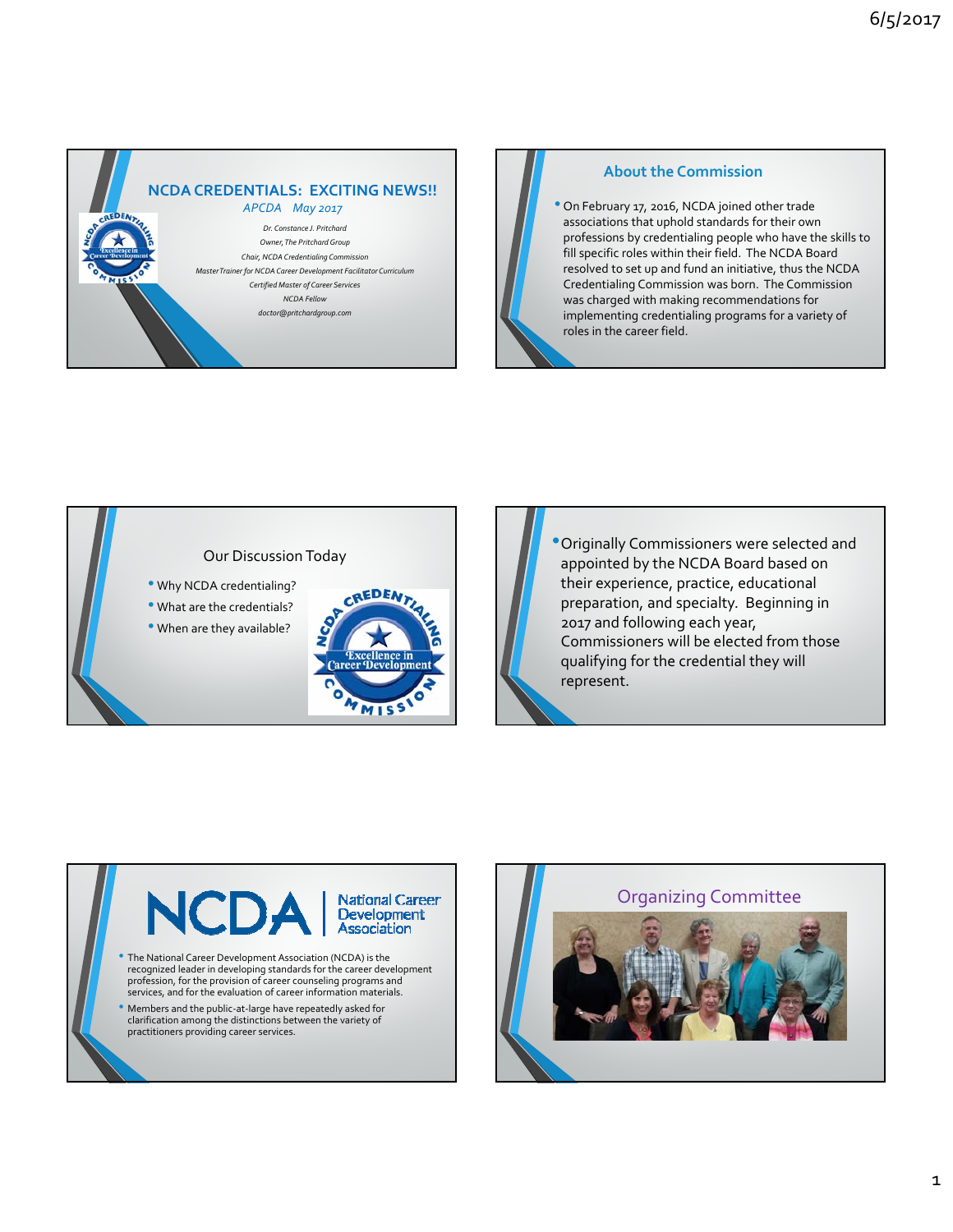

# The Development of the Credentials

•The Commission has recommended five credentials. All of the new credentials contain an assessment component which will be scored by "blind reviewers" – experienced professionals who have been trained to score case studies and/or work samples.



# The Development of the Credentials

•Applications for all of these credentials will be completed online, using any available computer. Like all credentials in our field, we will require continuing education for renewals. Our online process will allow recipients of certificates to update education as it is completed.

### **The Development of the Credentials**

•The Commission has researched and thoroughly discussed credentialing in its process of creating the initial group of credentials. The Commission has worked in the direction of high standards and streamlined procedures.

### **How will the NCC's credentials differ from existing/past credentials?**

- NCDA believes the complexity in our field needs to be recognized by a variety of high quality credentials. NCDA has determined that setting up its own<br>credentialing body will allow NCDA's standards and ethics to be upheld most effectively.
- We believe that competency‐based credentials provide <sup>a</sup> high level of consumer confidence. Those career professionals holding an NCDA credential will have met rigorous standards set by NCDA, the recognized leader in the career development profession.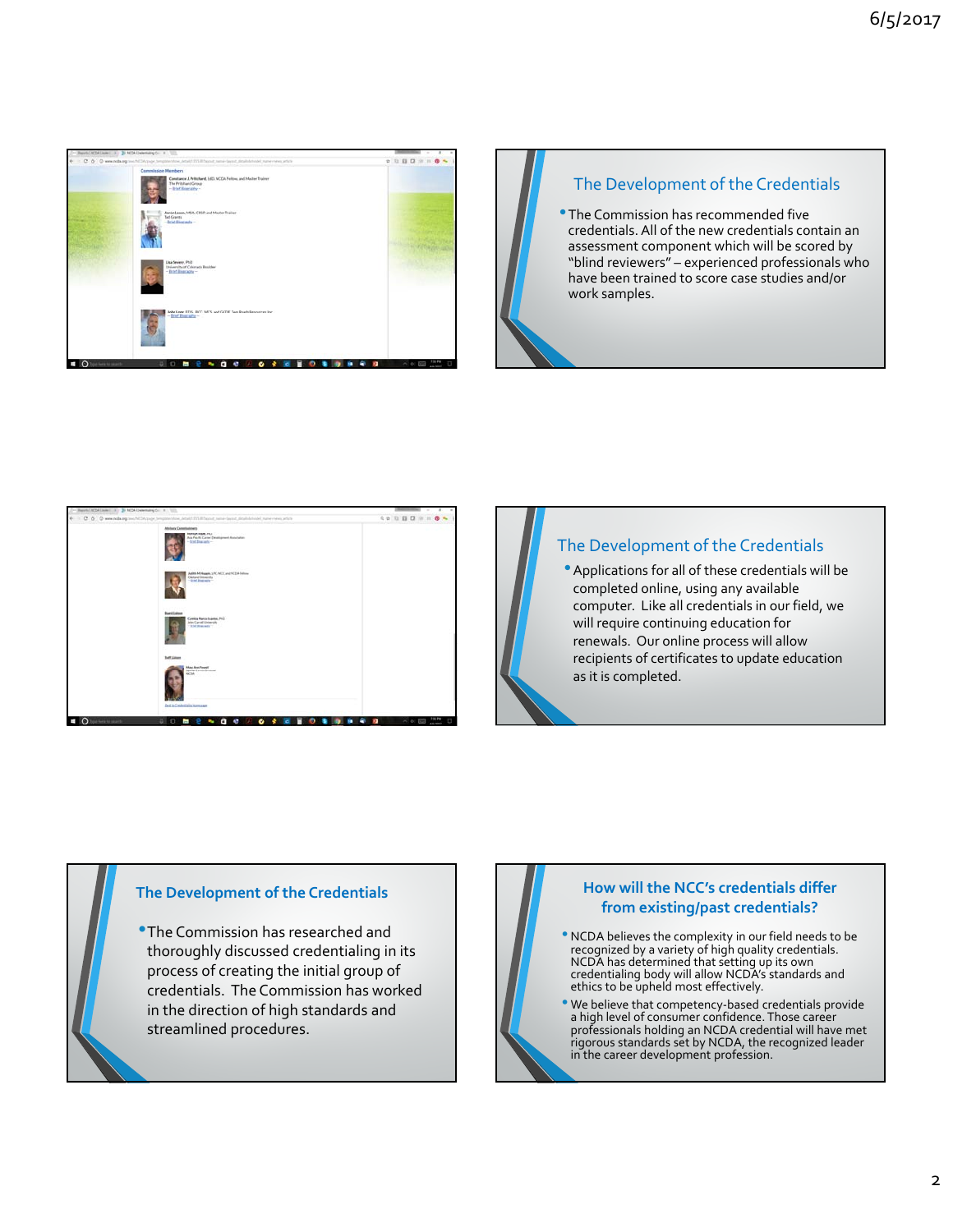

| <b>NUDA Development</b>                                                                                                                                                                                                  | <b>JUIN NUW!</b>                                                                                                                                                                                                                                                       |                                 |  |  |  |
|--------------------------------------------------------------------------------------------------------------------------------------------------------------------------------------------------------------------------|------------------------------------------------------------------------------------------------------------------------------------------------------------------------------------------------------------------------------------------------------------------------|---------------------------------|--|--|--|
| Professional<br>About NCOA<br>Membership<br>Development                                                                                                                                                                  | Públications<br>Standards<br>Advisory                                                                                                                                                                                                                                  | <b>Quick Links</b><br>Resources |  |  |  |
| <b>Training Programs</b>                                                                                                                                                                                                 | <b>Credentials</b>                                                                                                                                                                                                                                                     |                                 |  |  |  |
| Facilitating Career Development                                                                                                                                                                                          | Additional details will be released as available.                                                                                                                                                                                                                      |                                 |  |  |  |
| Career Practitioner Supervision                                                                                                                                                                                          | . Certified Career Services Provider <sup>to</sup> (CCSP) -- a credential for individuals from an array<br>of backgrounds, to deliver services and demonstrate core competency in the field of                                                                         |                                 |  |  |  |
| <b>Credentialing</b>                                                                                                                                                                                                     | chrone specifical<br>- Certified Master of Career Services <sup>18</sup> (CMCS) - a new professional credential interested<br>to recognize the contributions of non-counselors who have mastered a variety of roles                                                    |                                 |  |  |  |
| NCDA Launches New Credentialing<br><b>Indication</b>                                                                                                                                                                     | sultivin the field of career services.                                                                                                                                                                                                                                 |                                 |  |  |  |
| Credentials Available                                                                                                                                                                                                    | . Certified Career Counselor <sup>74</sup> (CCC) - the new standard of professional excellence for<br>individuals trained as counselors, who will specialize in the delivery of career counseling<br>services                                                          |                                 |  |  |  |
| <b>FAO</b>                                                                                                                                                                                                               | . Certified Clinical Supervisor of Career Counseling ** (CCSCC) - a new professional<br>credit of the recognize the contributions of individuals who serve as clinical supervisors.<br>to career counselors and other practitioners who provide career services.       |                                 |  |  |  |
| the 2017 to obtain needed<br>career development credentials<br>Ellen Wasner Paquette, MA, CAGS.<br><b>NCOA Feliow, Master Trainer, Developpe, Inc.</b><br><b>Career Development Facilitator</b><br><b>ICSP)</b> training | - Certified Career Cournelor Educator <sup>ne</sup> (CCCE) - a new professional credential intended<br>to recognize the contributions of individuals whose primary focus is on the training of new<br>counselors who will specialize in the field of career counseling |                                 |  |  |  |







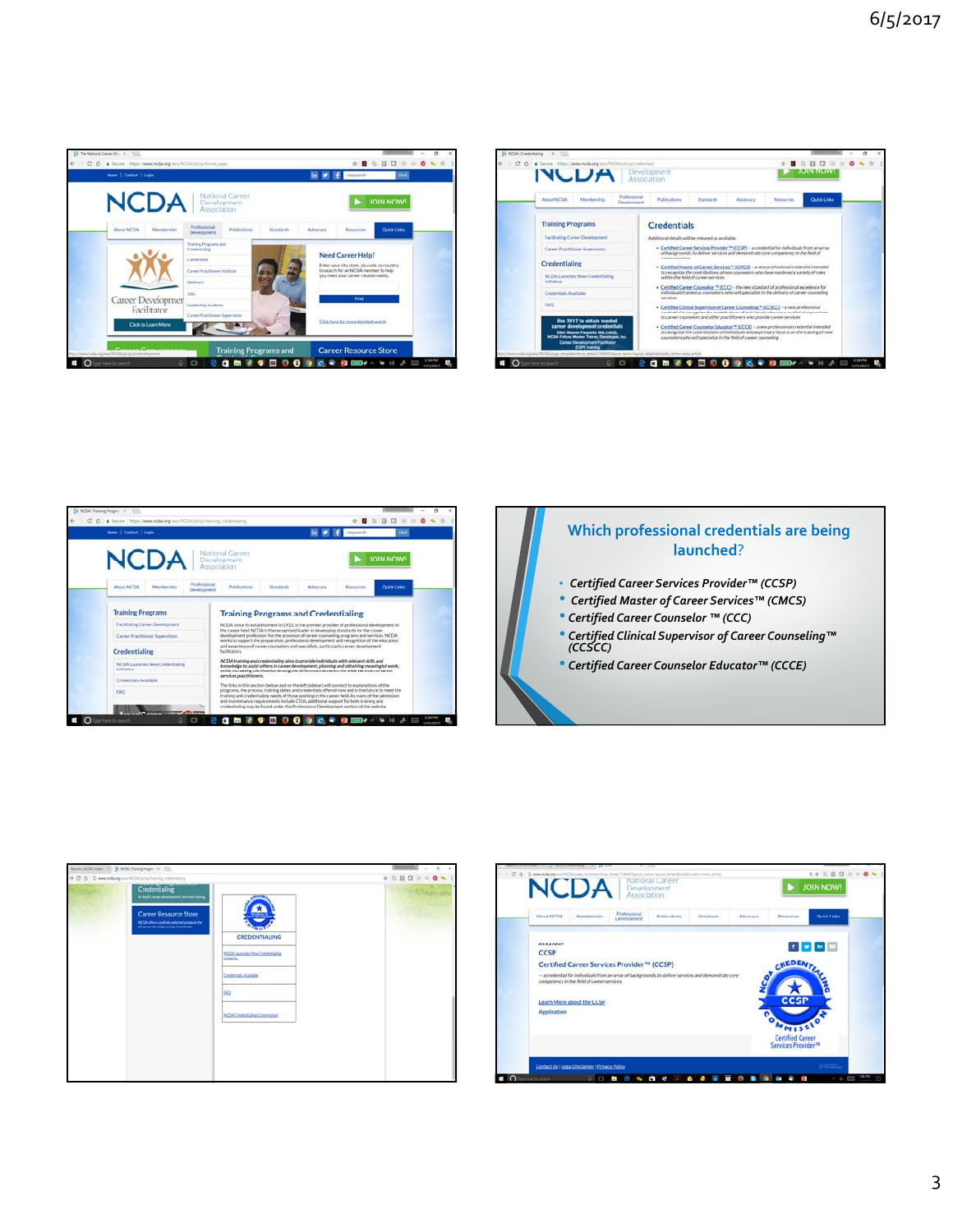# *Certified Career Services Provider™ (CCSP)*

# The *Certified Career Services Provider™*

*(CCSP)* credential is intended for providers offering<br>career services in an array of roles and settings, such as advisors, coaches, workforce practitioners, facilitators, trainers, recruiters, and resume writers. An applicant will need to demonstrate competency aligned with the current 12 competencies addressed by NCDA's *FacilitatingCareer Development* curriculum.









### *Certified Career Counselor ™ (CCC)*

• The *Certified Career Counselor ™ (CCC)* credential is intended for a career counselor with an advanced degree (master's, educational specialist or doctoral level) in counselor education, counseling psychology or closely related counseling degree, engaged primarily in <sup>a</sup> career counseling practice or other career counseling related services.TheCertifiedCareerCounselor credential recognizes two important factors in training and experience, including both counseling and <sup>a</sup> specialization in career development, theory and practice.



• The *Certified Master of Career Services™ (CMCS)* is intended for individuals who can successfully document the completion of a minimum of a Bachelor's degree (any major/discipline) and 10 years of full time (20,000 hours) work experience OR a Master's degree (or higher) and 5 years of full time (10,000 hours) work experience. The work experience used to satisfy this application requirement must be in the field of career services/development.

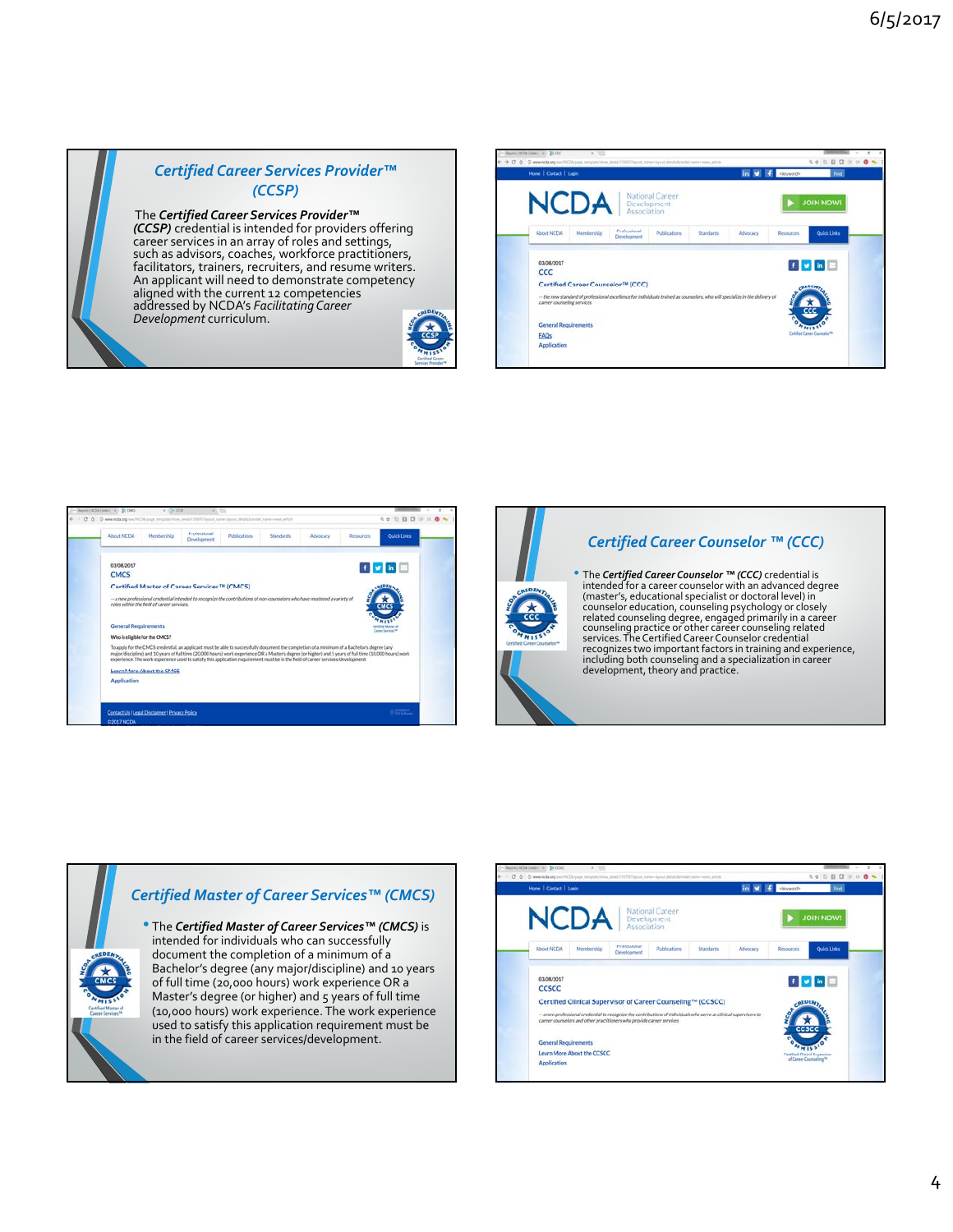

# *Certified Clinical Supervisor of Career Counseling™ (CCSCC)*

•The *Certified Clinical Supervisor of Career Counseling™ (CCSCC)* credential is intended for individuals who serve as clinical supervisors to career counselors and other practitioners who provide career services.

# When can I apply for a credential?

•The credentials are expected to be available August 1, 2017. Pilots to test each credential began in April and will be finishing up shortly.





# *Certified Career Counselor Educator™ (CCCE)*

•The *Certified Career Counselor Educator™ (CCCE)* is intended for counselor educators whose primary focus is on the career development aspect of counselor preparation.

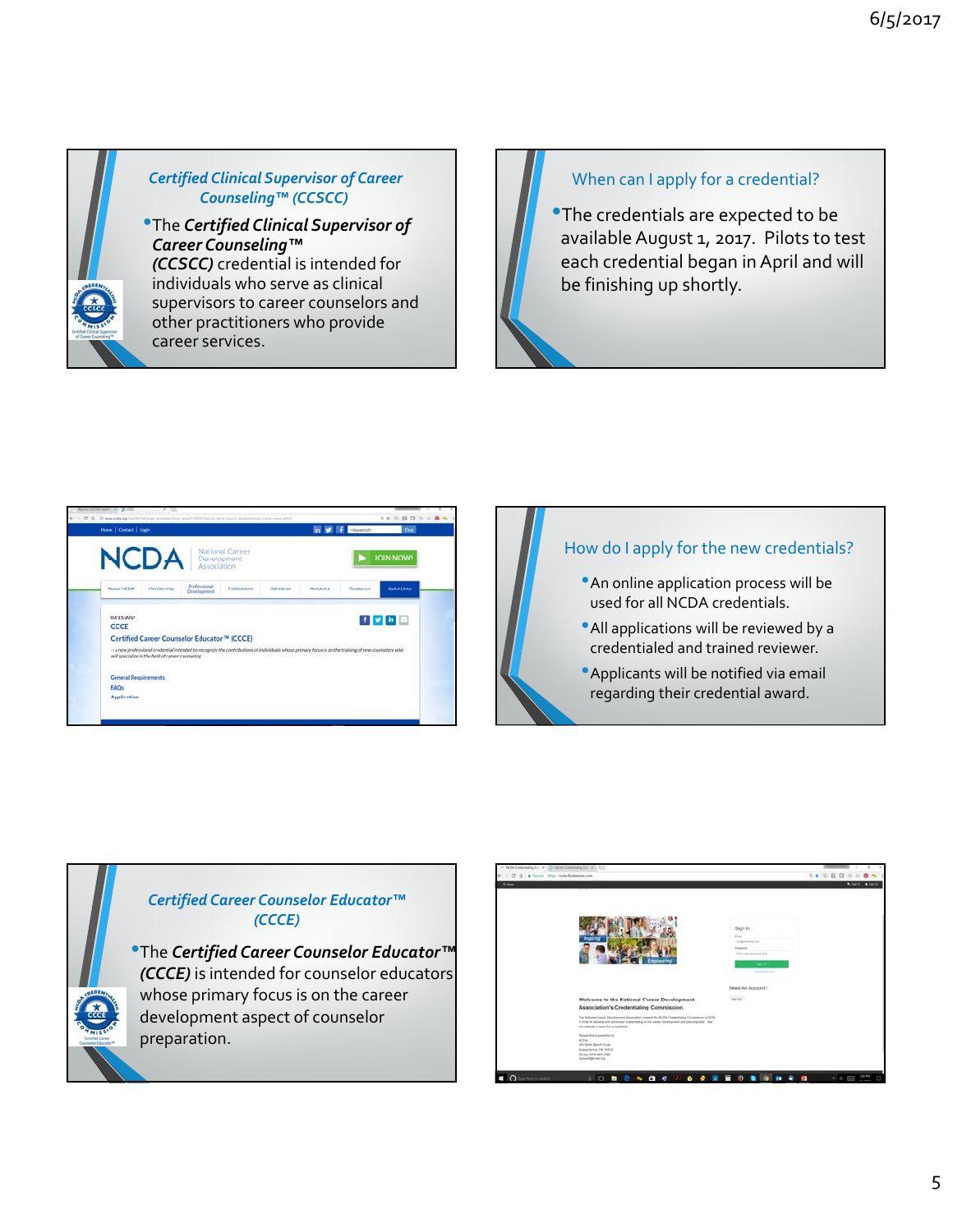

### **What is a "Blind Review"?**

•When the applicant's work samples and/or case studies are transferred to the "review" phase, the appointed reviewer will not have access to core identifying information on the applicant.This process is meant to address any potential bias on the part of a reviewer.

The Credentials will listed on US Dept of Labor website: Careeronestop.org CREDENT

#### **What happens if I don't pass?**

•Those who do not pass their first attempt may retest with new assessment items within one month. If the retest is also unsuccessful, the applicant must wait one year to reapply.

| <b>Except</b><br>careeronestop<br>your source for career exploration, training & jobs<br><b>Beach Corrective Card</b><br>Summered by the U.S. Department of Labor. A proud partner of the association area network |                                                                                                                        |                                                                                                              |                                                                |                         |  |
|--------------------------------------------------------------------------------------------------------------------------------------------------------------------------------------------------------------------|------------------------------------------------------------------------------------------------------------------------|--------------------------------------------------------------------------------------------------------------|----------------------------------------------------------------|-------------------------|--|
|                                                                                                                                                                                                                    | <b>Explore Careers 101</b>                                                                                             | Find Training<br><b>Job Search W</b>                                                                         | Find Local Help In<br>Tacikit v                                | <b>Resources For IN</b> |  |
|                                                                                                                                                                                                                    | D Certification Finder<br>· New Search                                                                                 | Find current certifications for your occupation or industry. Use the filters at left to refine your results. |                                                                |                         |  |
|                                                                                                                                                                                                                    | <b>Your Search</b>                                                                                                     | Search by Certification Name, Organization, Industry or Occupation<br>CATHY                                  |                                                                | <b>Search Co.</b>       |  |
| Keyword<br><b>Santaneon</b>                                                                                                                                                                                        | We found 217 carofication(s) from 108 organization(s) for career.                                                      |                                                                                                              |                                                                |                         |  |
|                                                                                                                                                                                                                    | New Search by                                                                                                          | Certification Name 2                                                                                         | Certifying Organization 1                                      | Type 2                  |  |
|                                                                                                                                                                                                                    | <b>Related Occupations</b><br>Career/Technicid Education<br><b>Sachers, Musike School</b>                              | Career Management Associate                                                                                  | Snitthula of Caneer Certification<br><b>Snowmational</b>       | Civic                   |  |
|                                                                                                                                                                                                                    | <b>Career/Technical Education</b><br><b>Teachers, Secondary School</b>                                                 | Professional In Career Hanagement                                                                            | TelentSuerd                                                    | Cow                     |  |
|                                                                                                                                                                                                                    | Secondary School Teachers,<br>Esclout Noethel and<br><b>Carrol Thorosan Rougerup</b><br>Hutche School Teachers, Escape | Career Management Professional                                                                               | <b>Statista of Career Certification</b><br><b>Solemetician</b> | Advanced                |  |
|                                                                                                                                                                                                                    | Special and Cireer Dechnical<br><b>Excellent</b><br>Ducational, Gardenia, Schuel,<br>and Vocational Counselors         | Career Management Fellow                                                                                     | Institute of Career Certification<br>Steamerries               | Advanced                |  |
|                                                                                                                                                                                                                    | <b>Filter By</b>                                                                                                       | <b>Good Cares Developed</b>                                                                                  | Center for Credentraling &<br>Education, Inc.                  | Abvanced                |  |